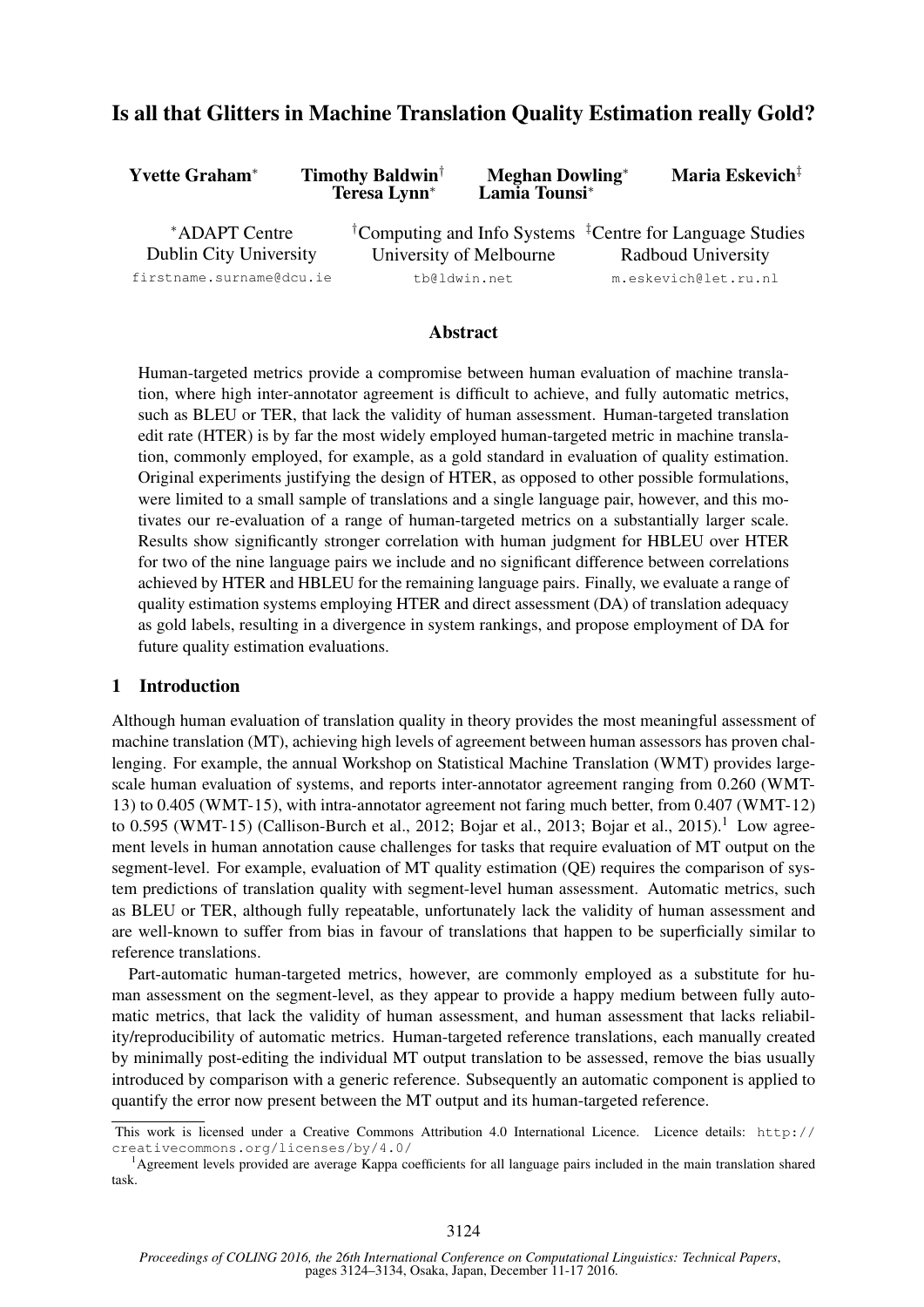Although human-targeted metrics are indisputably more valid than their generic-reference counterparts, the scores they produce are nonetheless still partly automatic. Given the vast number of possible methods of comparing a given MT output with its (human-targeted) reference translation, it is necessary to provide evidence that any given choice of human-targeted metric provides the best formulaic substitute for human assessment.

As with fully automatic metrics, human-targeted metrics are themselves evaluated by strength of correlation with human assessment. For example, when the most widely applied human-targeted metric, human-targeted translation edit rate (HTER) was first proposed, Snover et al. (2006) reported that "HTER is more highly correlated to human judgments than BLEU or HBLEU" (p. 230), and hence, since 2006, it is HTER, as opposed to HBLEU, that is employed in MT as a human assessment substitute.

## 2 Relevant Work

HTER is generally regarded as a valid substitute for human assessment. In MT QE, for example, HTER scores are used to evaluate systems in large-scale shared tasks (Bojar et al., 2015; Graham, 2015). If a metric such as HTER is to be relied upon as a substitute for human assessment, it is important that trust in the metric is well-placed to avoid inaccuracies in empirical evaluations. For instance, Bojar et al. (2013) and Graham (2015) make the assumption that HTER provides a valid representation of translation quality and subsequently employ HTER scores as a gold standard representation when evaluating QE systems, ultimately leading to rankings for competing systems. If HTER scores do not in fact provide a valid representation of translation quality, however, system rankings are likely to be incorrect. On review of experiments that originally led to trust in HTER as a substitute for human assessment, a possible disparity emerges between the degree of trust placed in HTER and the limitations of original experiments. These limitations include:

- A sample of translations produced by two distinct MT systems, one of known *low-performance* and one known *high-performance* system;
- A single language pair (Arabic to English);
- A maximum of two human annotators per translation;
- Employment of human-targeted reference translations created by human post-editors coached to specifically minimize HTER scores as opposed to other possible formulations.

The degree to which general conclusions can be drawn from experiments should reflect the extent to which experiments were carried out, and the broad conclusions drawn that HTER has a strong correlation with human assessment is not ideal considering experiments were limited to a small number of translations produced by two MT systems and for a single language pair. Furthermore, translations sampled from systems that operate at the two extremes of performance, a known high quality system and a poorly performing one, risks exaggeration of correlation with human assessment.

In addition, it is possible that issues in relation to levels of inter-annotator agreement, common in other human evaluations, were also present in the human evaluation used in HTER experiments, as Snover et al. (2006) report that "... the four-reference variants of TER and HTER correlate with human judgments as well as – or better than  $-$  a second human judgment does" (p. 223). The fact that HTER scores correlated with the quality assessments of one human assessor more than those of another, highlights the likelihood that agreement between human annotators was low, although no precise agreement levels are reported. If, for example, the correlation of scores produced by a (part-automatic) metric, such as HTER, and human assessment scores provided by a given human assessor, Annotator<sub>a</sub>, is stronger than the correlation between Annotator<sub>a</sub> and a second human annotator, Annotator<sub>b</sub>, it follows that this latter correlation, between human assessments of the two distinct annotators cannot be all that high. Choosing to trust the annotations of Annotator<sub>a</sub> simply on the basis that those annotations yield a more favorable correlation with HTER is not justified. The fact that part-automatic metric scores correlate better with one human annotator than another is not evidence of how well the metric is performing, merely that the human evaluation employed is somewhat unstable.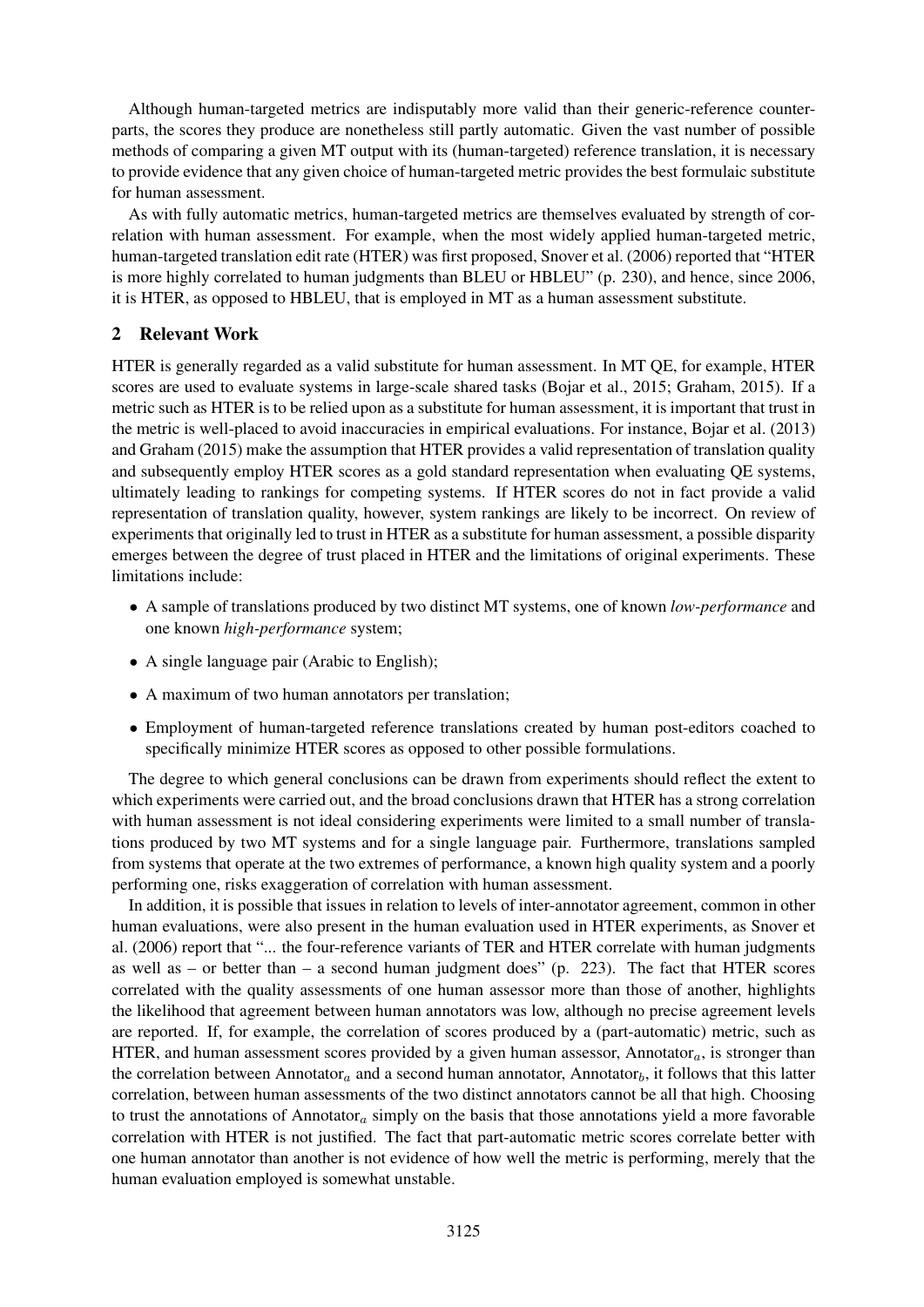|                               | into English |       |        |       |       |        | out of English |       |  |
|-------------------------------|--------------|-------|--------|-------|-------|--------|----------------|-------|--|
|                               | es-en        | de-en | es-en  | fr-en | ru-en | en-de  | en-es          | en-ru |  |
| All Crowd-sourced Assessments | 2.700        | 7.100 | 60.400 | 4.400 | 2.700 | 10.300 | 10,000         | 8.400 |  |
| Post Quality Control          | .800         | 2.300 | 33,200 | 1.700 | .600  | 5.800  | 7.600          | 5.400 |  |
| <b>Distinct Translations</b>  | 70           | 70    | 500    | 70    | 70    | 140    | 140            | 140   |  |

Table 1: Initial human assessment of nine language pairs, sample taken from all WMT-13 translation task participating systems.

Finally, the comparison made between the correlation of HTER (with human assessment) and those of other possible formulations, such as HBLEU, was unfortunately biased in favour of HTER, as Snover et al. (2006) report "Annotators were coached on how to minimize the edit rate. The coaching given to the annotators in order to minimize HTER, consisted mostly of teaching them which edits were considered by TER. The annotators also consulted with each other during training to compare various techniques they found to minimize HTER scores" (p. 227). A clear bias was therefore introduced into the comparison of correlations achieved by HTER and other human-targeted metrics, such as HBLEU for example, by coaching post-editors specifically to reduce HTER scores. Although bias in favour of HTER was identified in Snover et al. (2006), reporting "It is possible that performance of HTER is biased, as the targeted references were designed to minimize TER scores rather than BLEU scores" (p. 228), this was not highlighted or reconsidered when reporting correlations and drawing conclusions about the superiority of HTER over other metrics.

In this paper, we repeat the original experiments to re-assess HTER as a human assessment substitute. In doing so, we vastly expand experimental settings relative to the limitations of the original, as follows:

- Data sets include translations sampled from the output of 131 MT systems, operating at all levels of performance;
- Correlations of HTER with human assessment are reported for nine language pairs;
- Evaluation is based on between 15 and 80 human assessments per translation to overcome human annotator agreement issues;
- Human-targeted reference translations are created without any coaching.

## 3 Re-evaluating Human-Targeted Metrics

As in evaluation of fully automatic metrics, evaluation of human-targeted metrics is by correlation with human assessment. Like the original evaluation of HTER, our re-evaluation also operates on the segmentlevel, with the performance of different possible human-targeted metric formulations measured by correlation of metric scores with segment-level human assessment. To compute correlations for humantargeted metrics, two distinct human annotations of each translation are required.

Firstly, we require a human assessment rating of the quality of each translation in order to compute correlations of each human-targeted metric. Our evaluation additionally requires manually created posteditions of each original MT output translation. This human post-edit is employed as the human-targeted reference translation for computing human-targeted metric scores for translations. We firstly describe the methodology employed for human assessment, before providing post-editing details.

#### 3.1 Human Assessment of Translation Adequacy

Overall in this work, human assessment was carried out for two distinct data sets, firstly a nine language pair data set to re-evaluate HTER and subsequently an English to Spanish data set (see Section 4.2). Below we describe human assessment of the nine language pair data set.

Human direct assessment (DA) of the adequacy of translations was collected by means of a 100-point continuous rating scale via crowd-sourcing. Large numbers of repeat human judgments for translations were collected on Amazon Mechanical Turk, by way of re-implementation and minor adaptation of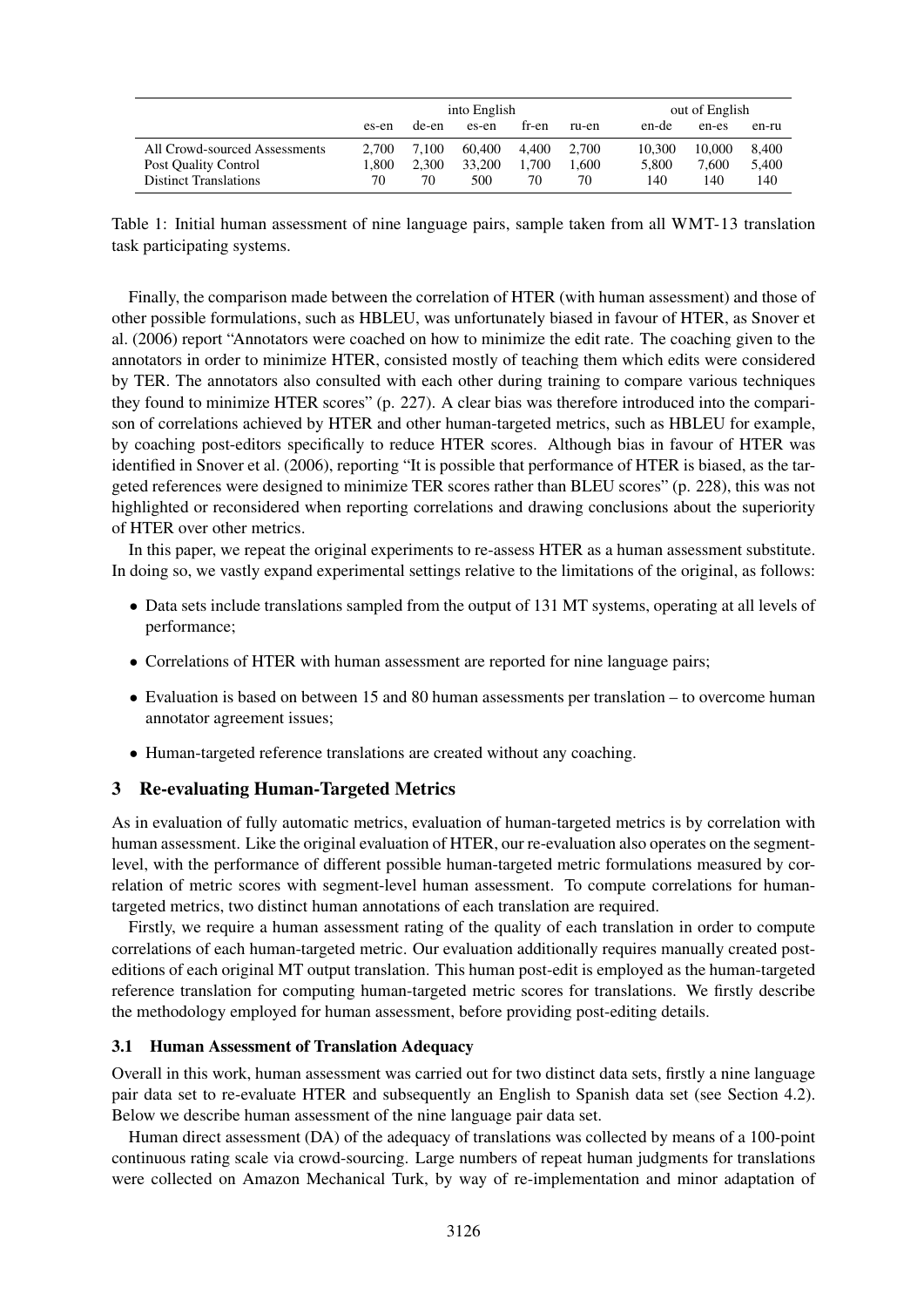Graham et al.  $(2015)$ .<sup>2</sup> Translations were sampled at random from all systems competing in WMT-13 translation task for Czech-to-English (CS-EN), German-to-English (DE-EN), Spanish-to-English (ES-EN), French-to-English (FR-EN), Russian-to-English (RU-EN), English-to-German (EN-DE), Englishto-Spanish (EN-ES), English-to-French (EN-FR) and English-to-Russian (EN-RU). Human assessors rated the adequacy of translations in a monolingual human evaluation by comparing the meaning of the original generic human reference translation (rendered in gray) with a given MT output translation (rendered in black) by stating the degree to which they agree that: $3$ 

The text in black adequately expresses the meaning of the text in gray in English.

Quality control was applied by comparison of ratings provided by each Mechanical Turk worker for pairs of original and degraded translations hidden within HITs, where each pair contained an original MT output translation along with a degraded version of that translation. Ratings of workers who were not reliable (or at any point during the course of data collection became unreliable) in their ability to accurately distinguish between the adequacy of degraded and original system output translations were omitted from the final data set.

Between 15 and 80 (22.4 on average) human assessments of adequacy were collected per translation and combined into a mean score for a given translation, after standardization of scores based on the individual annotators mean and standard deviation rating. Table 1 shows numbers of human assessments collected contributing to mean adequacy scores for translations.

#### 3.2 Human-Targeted Reference Translations

A human-targeted reference translation was created for every translation in the data set by a knownreliable volunteer post-editor native in the target language of the MT output in question. All human post-editors were unaware of the purpose of the post-editing work and experiments. Annotators were shown the reference and MT output with post-editing instructions as follows:<sup>4</sup>

- ∗∗Making as few changes as possible ∗∗, correct the hypothesis segment to make it
	- (a) have the same meaning as the reference segment;
	- (b) grammatically correct.

#### 3.3 HTER Re-evaluation Results

Table 2 shows correlations achieved by a range of human-targeted metric formulations with human assessment, including human-targeted versions of segment-level BLEU (Papineni et al., 2002; Koehn et al., 2007), TER (Snover et al., 2006), WER, PER and CDER (Leusch and Ney, 2008). Correlations with human assessment achieved by HTER are, for three of the nine language pairs we evaluate, below a Pearson correlation of 0.6. In addition, comparison of correlations achieved by HTER and HBLEU reveal a *higher* correlation achieved by HBLEU for five of the nine language pairs we evaluate.

As recommended by Graham et al. (2015), we test for significance of difference in dependent correlations using Williams test, as shown in Figures 1 and 2. For two language pairs, DE-EN and FR-EN, correlations achieved by HBLEU with human assessment are significantly stronger than those achieved by HTER, and for all other language pairs, the difference in correlation achieved by HBLEU and HTER is not statistically significant.

Table 2 also includes correlations achieved by all metrics with human assessment when the original generic reference is employed. As expected correlations of generic-reference metrics are in all cases substantially lower than that of their human-targeted counterparts.

#### 3.4 Possibility of Reference Bias in Monolingual MT Assessment

As mentioned in Section 1, in automatic evaluation of MT reference bias is a known problem, as high quality MT output can be unfairly penalized simply due to a lack of superficial similarity with the generic

<sup>&</sup>lt;sup>2</sup>Complete implementation is made available at  $https://github.com/yzahan/direct-assessment$ 

<sup>&</sup>lt;sup>3</sup>All instructions were translated into the appropriate target language by a known-reliable native speaker.

<sup>&</sup>lt;sup>4</sup>Due to space limitations, complete annotation instructions are provided at  $https://github.com/yzahan/$ direct-assessment/post-editing-guidelines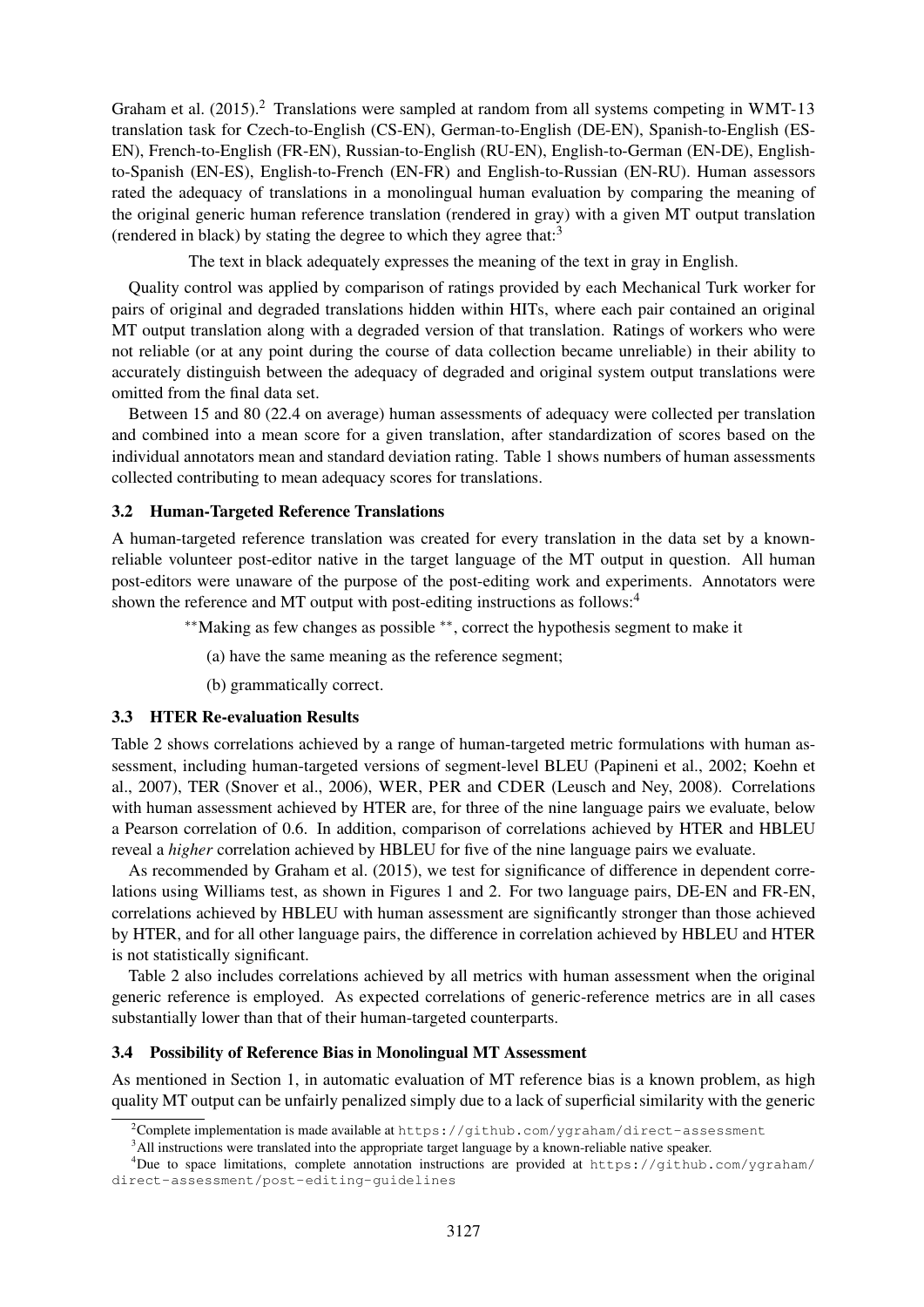|               | <b>CS-EN</b> | DE-EN | <b>ES-EN</b> | <b>FR-EN</b> | <b>RU-EN</b> | <b>EN-DE</b> | <b>EN-ES</b> | <b>EN-FR</b> | <b>EN-RU</b> |
|---------------|--------------|-------|--------------|--------------|--------------|--------------|--------------|--------------|--------------|
| <b>H-TER</b>  | 0.607        | 0.779 | 0.669        | 0.674        | 0.589        | 0.543        | 0.732        | 0.654        | 0.550        |
| <b>H-BLEU</b> | 0.612        | 0.845 | 0.664        | 0.740        | 0.588        | 0.582        | 0.710        | 0.637        | 0.573        |
| <b>H-CDER</b> | 0.603        | 0.828 | 0.677        | 0.635        | 0.632        | 0.579        | 0.718        | 0.655        | 0.579        |
| <b>H-WER</b>  | 0.560        | 0.796 | 0.660        | 0.668        | 0.593        | 0.556        | 0.733        | 0.609        | 0.557        |
| <b>H-PER</b>  | 0.670        | 0.757 | 0.650        | 0.651        | 0.552        | 0.467        | 0.679        | 0.619        | 0.543        |
|               |              |       |              |              |              |              |              |              |              |
| <b>TER</b>    | 0.230        | 0.480 | 0.389        | 0.508        | 0.041        | 0.247        | 0.315        | 0.271        | 0.421        |
| <b>BLEU</b>   | 0.153        | 0.429 | 0.433        | 0.389        | 0.040        | 0.475        | 0.411        | 0.372        | 0.547        |
| <b>CDER</b>   | 0.247        | 0.530 | 0.426        | 0.409        | 0.187        | 0.353        | 0.363        | 0.238        | 0.401        |
| <b>PER</b>    | 0.192        | 0.479 | 0.351        | 0.553        | 0.013        | 0.174        | 0.271        | 0.213        | 0.419        |
| <b>WER</b>    | 0.198        | 0.489 | 0.382        | 0.425        | 0.065        | 0.273        | 0.325        | 0.216        | 0.384        |

Table 2: Correlation of segment-level human-targeted metric scores with human assessment and correlations of raw metrics with human assessment for a random sample of translations from WMT-13 translation task system submissions



Figure 1: Significance test results (Williams test) of statistical significance of a difference in dependent correlations with human assessment for competing to-English human-targeted metrics; a green cell denotes a significant increase in correlation with human assessment for the metric in a given row over the metric in a given column at  $p < 0.05$ .

reference translation. Although certainly not to the same extreme, human assessment of MT that employs a reference translation could incur similar reference bias. Graham et al. (2013) provide discussion on how reference bias could exist for direct assessment of translation adequacy, and, as a solution, propose inclusion of a separate reference-free fluency assessment, to provide a component of the evaluation that cannot be biased in any way by a reference translation.

However, it is inevitably the case that resources available to conduct human evaluation are limited, and therefore a trade-off exists between adding fluency assessments of translations and numbers of translations we can feasibly include. For example, in our earlier human evaluation of HTER, it would have been possible to allocate resources to assessment of the fluency of translations, in addition to adequacy, but this would have come at the cost of reducing the size of the test set by approximately one half. Therefore,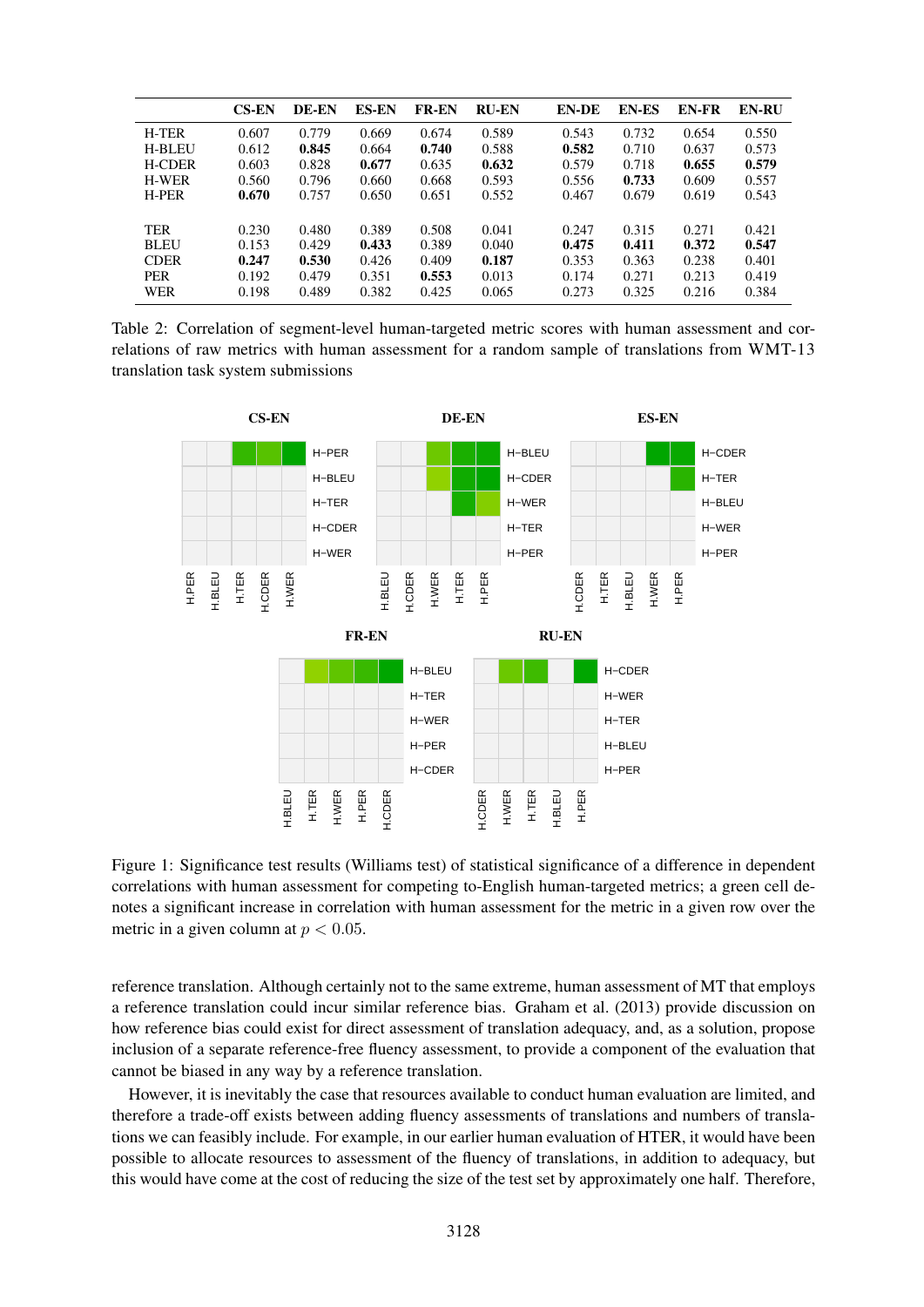

Figure 2: Significance test results (Williams test) of statistical significance of a difference in dependent correlations with human assessment for competing out-of-English human-targeted metrics; a green cell denotes a significant increase in correlation with human assessment for the metric in a given row over the metric in a given column at  $p < 0.05$ .

the decision to include fluency should be weighed against the degree to which reference bias is actually present in the adequacy evaluation. If there is strong reference bias, for example, it would be highly advisable to include both fluency and adequacy but for a smaller number of translations.

Fomicheva and Specia (2016) investigate bias in monolingual evaluation of MT and conclude reference bias to be a serious issue, with human annotators strongly biased by the reference translation provided. Their conclusion was based on estimation of confidence intervals for Kappa coefficients by means of an unconventional resampling technique, where samples used to estimate confidence intervals were smaller than the original sample size, drawn without replacement, and averaged; this diverges from standard methods of confidence interval estimation, such as bootstrap resampling. As a result, the reported confidence limits are unreliable, bringing their conclusions into question. We therefore consider it necessary to investigate the effect of reference bias with respect to the human evaluation we employ, to assess the likelihood of our own results with respect to the evaluation of HTER being contaminated by strong reference bias.<sup>5</sup>

Reference bias is the attribution of unfairly low scores to translations simply because they are not superficially similar to generic reference translations. In our evaluation of HTER, we employ DA adequacy scores by human assessment, where the MT output is compared to a generic reference translation. We will refer to DA scores collected in this way as DA<sub>gen-ref</sub>. It is these gold standard DA<sub>gen-ref</sub> scores that potentially run the risk of introducing a strong reference bias into our evaluation of HTER.

At first, it might seem reasonable to attempt to measure this reference bias by comparison of  $DA<sub>gen-ref}</sub>$ scores for translations with scores from an equivalent bilingual human evaluation, where the MT output is no longer compared to a reference translation, but is instead compared to the source language input and evaluated by a bilingual speaker. We refer to DA scores collected in this way as  $DA<sub>src</sub>$ . However, in this case, DAsrc scores could in fact include a different bias, one introduced by the fact that human assessors are now non-native in at least one of the required languages. To complicate things further, since nonnative language skill levels will vary considerably from one human assessor to another, the degree of bias is likely to change considerably depending on particular language ability levels. Therefore, in addition to the potential of monolingual reference bias, we point out the real possibility in the case of  $DA<sub>src</sub>$  of bias caused by reliance on bilingual human assessors not native in either the source or the target language. A comparison between  $DA<sub>src</sub>$  and  $DA<sub>gen-ref</sub>$  scores for translations, therefore, would unfortunately not provide a reliable measurement of the monolingual reference bias, since such a comparison could be confounded by this additional bias.

Subsequently, we carry out a distinct comparison and motivate it as follows. Reference bias in DAgen-ref scores should cause unfairly low scores for only *some* translations, those that do not closely match generic reference translations but are in fact high quality translations. The difficulty in measur-

<sup>&</sup>lt;sup>5</sup>This additional investigation was requested during peer review. Due to time limitations we only provide a preliminary investigation including a single language pair in this current publication. We hope to provide a more detailed study in the near future.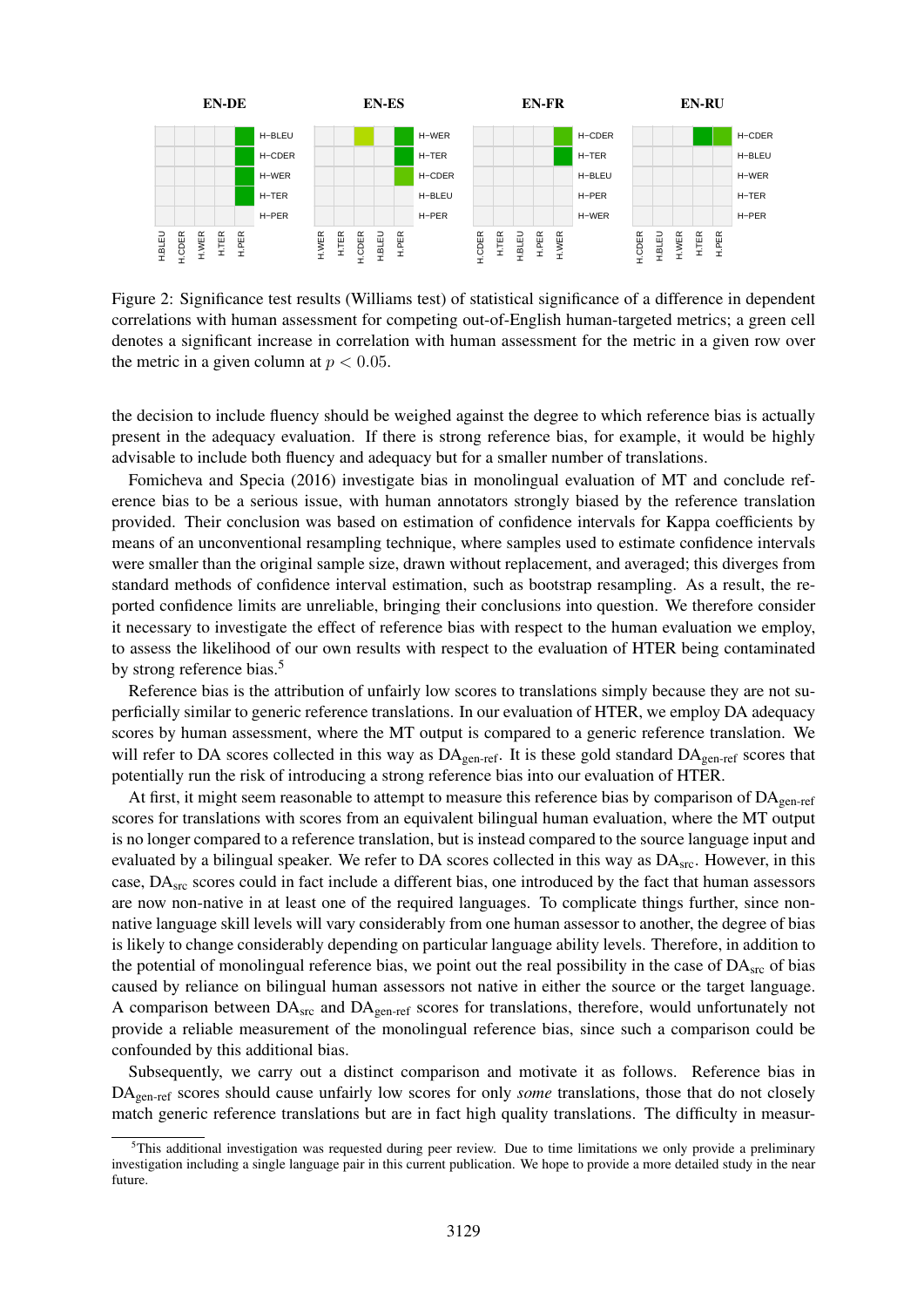ing reference bias lies in separating the fair attribution of low scores to translations that do not closely match the reference and are *genuinely low quality* from those that also do not correspond closely to a given reference but nonetheless are in fact *high quality*. A comparison that would provide insight into the degree to which reference bias exists for  $DA_{gen-ref}$  is one that compares  $DA_{gen-ref}$  scores with those collected in a corresponding monolingual DA evaluation in which the surface similarity between MT output and reference translations is maximized for all translations in the test set. In this way, translations that have been unfairly penalized by  $DA_{gen-ref}$  can be identified as having low  $DA_{gen-ref}$  scores, when unfairly evaluated by comparison with a dissimilar generic reference, while at the same time achieving a high score when evaluated against a maximally similar reference translation. We therefore run DA with reference translations that have maximal surface similarity to MT output translations, by creating a human-targeted reference translation for each MT output.

### 3.4.1 DA with Source-Generated Human-Targeted References

In our earlier evaluation of HTER, human-targeted references were created by comparison with the generic reference. To guard against reference-bias being introduced in this current experiment, humantargeted references are now created without the use of the generic reference, instead by a bilingual examination of the original source language input and MT output only. We therefore employ a known-reliable bilingual native speaker of the source language with high fluency in the target language, as well as a known-reliable native speaker of the target language. In a first step, the bilingual post-edits the MT output, and in a second step, the post-edited MT output is checked for fluency in the target language by the monolingual in consultation with the bilingual to ensure human-targeted references remained faithful to the meaning of the source input.<sup>6</sup> We will refer to this additional set of DA scores as  $DA_{src-ht-ref}$ . In this way, translations that have been unfairly penalized by  $DA_{gen-ref}$  can be identified as having low  $DA_{gen-ref}$ scores, when unfairly evaluated by comparison with a dissimilar generic reference, while at the same time achieving a high DA<sub>src-ht-ref</sub> score when evaluated against a maximally similar reference translation.

### 3.4.2 Reference Bias in Monolingual MT Evaluation Experiment Results

Figure 3 (b) shows a scatter plot of DA<sub>src-ht-ref</sub> and DA<sub>gen-ref</sub> scores for our previous sample of RU-EN translations originally sampled from WMT-13. If a set of translations scored by  $DA_{gen-ref}$  include reference bias, we would expect them to appear in the lower right quadrant of Figure 3 (b), as they will receive a low  $DA_{gen-ref}$  score in combination with a high  $DA_{src-ht-ref}$  score. As can be seen from the lower right portion of Figure 3 (b), only a small number of translations fall into the lower right quadrant, and the small number that do, all lie in very close proximity to neighboring upper-right and lower-left quadrants. Conversely, Figure 3 (a) shows the correspondence between  $DA_{src-ht-ref}$  scores and the top-performing metric for that language pair, CDER,<sup>7</sup> where, in contrast, many translations, located in the lower right quadrant, receive an unfairly low CDER score while being scored highly by DA<sub>src-ht-ref</sub>.

The lack of translations simultaneously receiving a low  $DA_{gen-ref}$  score and high  $DA_{src-h1-ref}$  score indicates that even though  $DA_{gen-ref}$  employs a generic reference translation, scores are not strongly biased by the presence of this reference translation. This reinforces the validity of our human evaluation methodology, and should provide reassurance that in our direct assessment set-up, human assessors do in fact apply their human intelligence to the task, by reading a given translation and comparing its meaning to that of the generic reference, as instructed, as opposed to attributing scores to translations based on mere surface similarities between the MT output and generic reference translation.

## 4 Machine Translation Quality Estimation and Human-targeted Metrics

The now apparent lack of reliability of HTER as a valid substitute for human assessment raises doubts as to whether or not HTER scores should be relied upon as a gold standard representation for tasks such as QE, where the ultimate goal of systems is to predict translation quality. For example, previous evaluations of quality estimation systems have made the assumption that HTER provides a reliable human evaluation

<sup>&</sup>lt;sup>6</sup>Post-editing guidelines are provided at https://github.com/ygraham/direct-assessment/ bilingual-postedit-guidelines.

<sup>&</sup>lt;sup>7</sup>Metric scores are standardized by the mean and standard deviation for ease of comparison.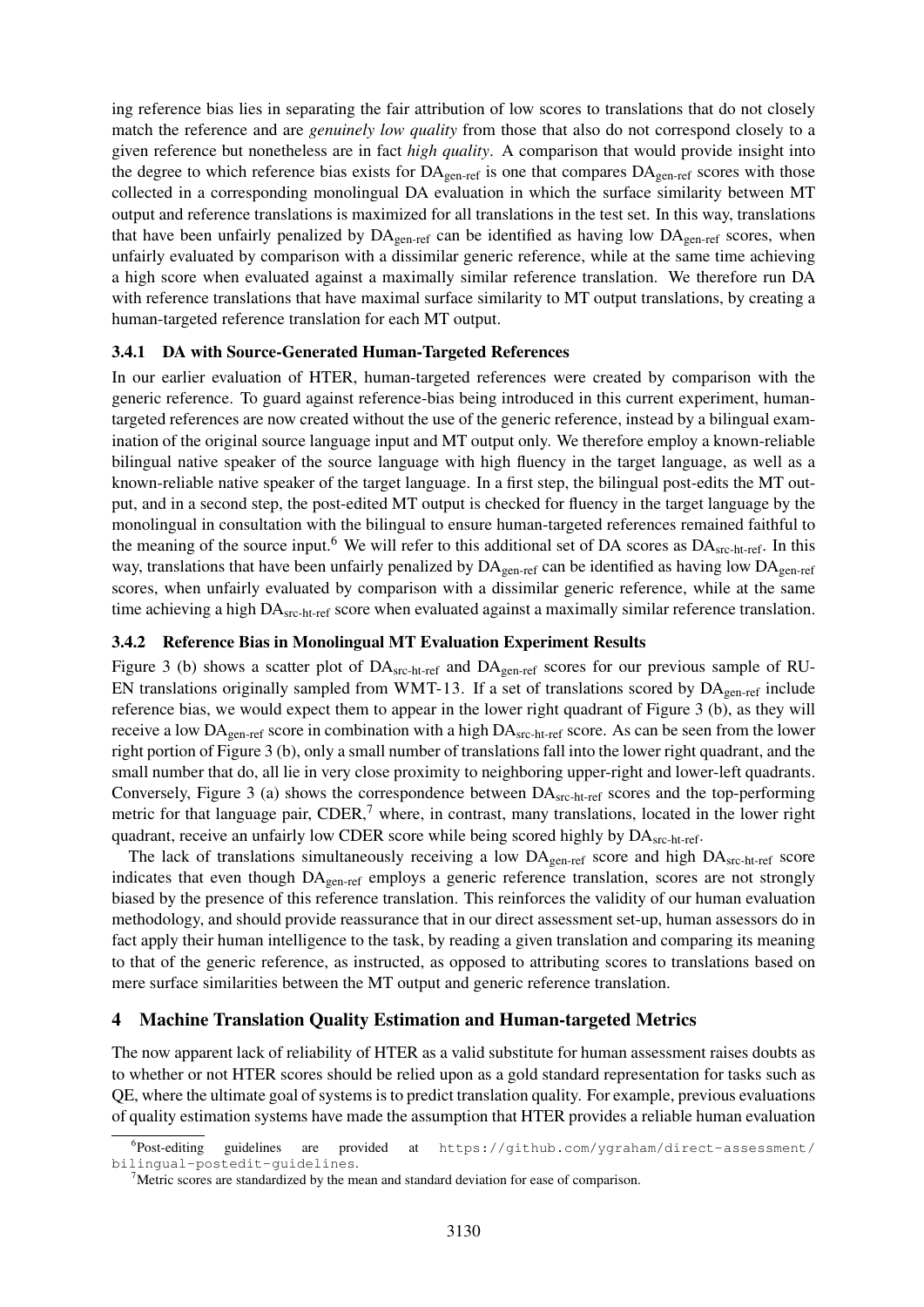

Figure 3: (a) Correspondence between DA scores collected by comparison with a source-generated human-targeted reference translation, DA src-ht-ref, where all translations benefit equally from close similarity to human-targeted references and automatic metric scores, CDER gen-ref, known to be biased by the generic reference and (b) the same instead compared to DA scores collected with comparison to generic reference translations, DA gen-ref. Lack of translations appearing in the lower right quadrant of (b) suggest DA human evaluation that employs a generic reference does not suffer from the strong reference bias known to be present in automatic metric scores (WMT-13 Russian to English).

substitute, but since we now know that HTER scores can be unrepresentative of translation quality, we rerun the previous evaluation provided by Bojar et al. (2013) and subsequently Graham (2015), instead employing DA human assessment as gold standard labels.

#### 4.1 Human Annotation

Human-targeted reference translations were readily available in the WMT-13 shared task data set, while the human assessment method described in Section 3.1, was again applied to translations via crowdsourcing on Mechanical Turk, again applying strict quality control and computing mean scores for individual translations from a minimum of 15 human assessments. All human assessors who passed quality control by having significantly different scores for degraded versus genuine MT system output also showed no significant difference between mean rating scores for exact repeat translations.

Figure 4 (a) plots correspondence between HTER scores and human assessment, where the correlation of HTER with human assessment achieved is 0.678, almost at the same level as the strongest correlation in our nine-language pair evaluation. This data set therefore provides a best-case scenario for comparing differences in QE system rankings when HTER, as opposed to when human assessment, is employed as gold labels.

Before we compare QE system rankings, however, we carry out an analysis of a somewhat surprising relationship between HTER scores and human assessment for some translations shown in the scatter-plot in Figure 4 (a), where a number of translations appear to achieve a perfect HTER score of zero while at the same time cover a wide range of different human adequacy levels. Achieving a perfect HTER score means that the MT output was considered completely correct and required no post-editing whatsoever, so observing perfect HTER scores for translations that also receive low human assessment scores is a likely indication that something is amiss with either the post-editing carried out to create human-targeted references used to compute HTER scores or the human assessment.

Details of two example translations are provided in Figure 5. In Example 1, the source of error is the human post-editor (WMT-13 data set), since the MT output was in fact ungrammatical and despite this went uncorrected by the human post-editor, and this subsequently yielded an incorrect HTER score. Conversely, the error in Example 2 is caused by there being no direct translation of *straightforward* in Spanish and something unexpected subsequently taking place. Both the generic reference and the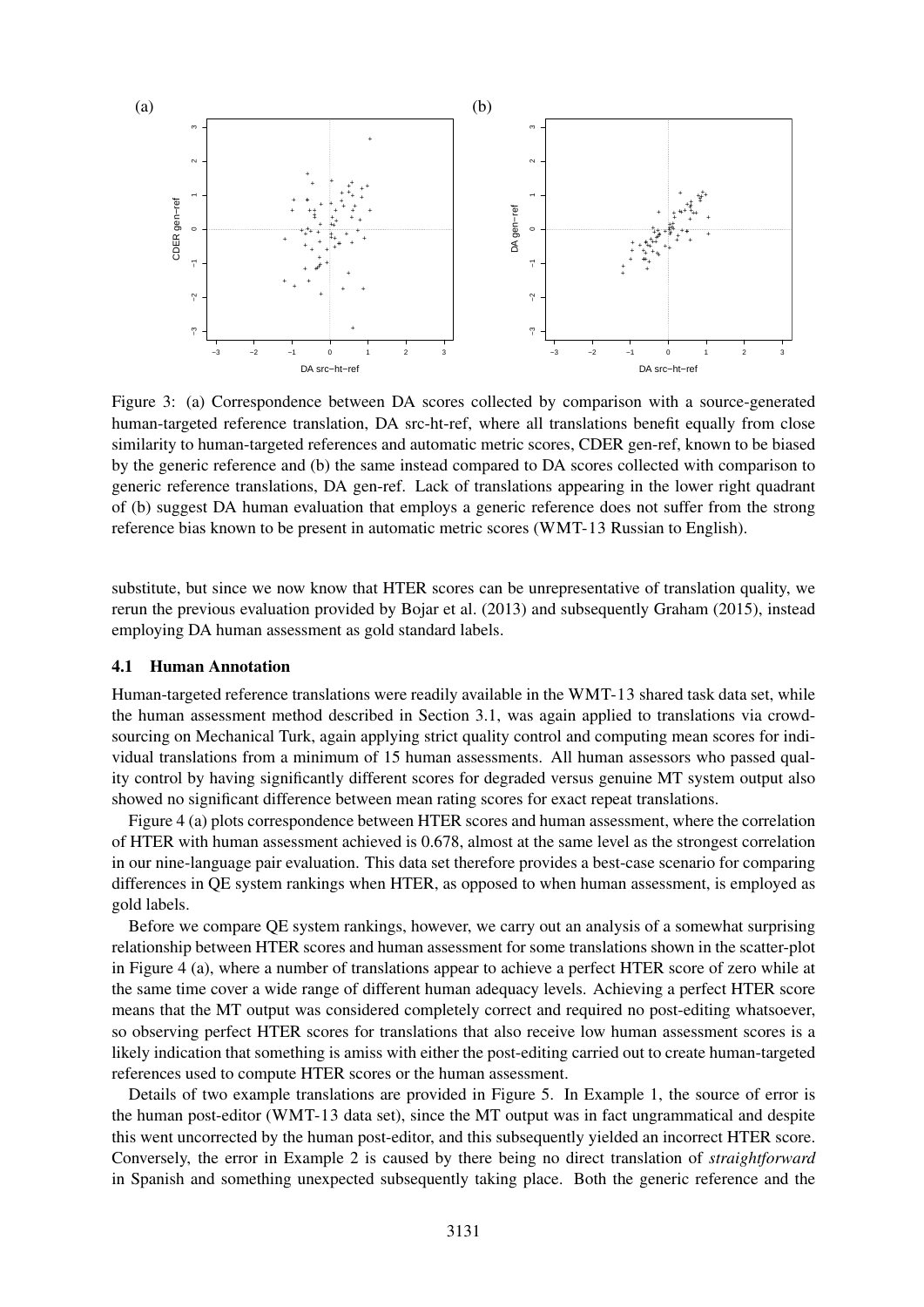

Figure 4: (a) Correspondence of HTER scores for translations in WMT-13 quality estimation Task 1.1 and human adequacy scores, and (b) significance test results (Williams test) of statistical significance of a difference in dependent correlations with human assessment for competing WMT-13 Task 1.1 quality estimation systems, a dark blue cell denotes a significant increase in correlation with human assessment for the QE system in a given row over the system in a given column at  $p < 0.05$ .

|                      |                                                                                                                      | <b>HTER</b> | Hum. $z$ | Hum. raw |
|----------------------|----------------------------------------------------------------------------------------------------------------------|-------------|----------|----------|
| source               | Maybe we're more "Mexican" than I thought.                                                                           |             |          |          |
| $MT \equiv H T$ ref. | *Tal vez estamos más "de México" de lo que se pensaba.<br>Perhaps we are more "from Mexico" than previously thought. | $\Omega$    | $-0.44$  | 43%      |
| generic ref.         | Quizás seamos más "mexicanos" de lo que pensaba.<br>Perhaps we are more "Mexican" than I thought.                    |             |          |          |
| source               | A straightforward man                                                                                                |             |          |          |
| $MT \equiv H T$ ref. | Un hombre sencillo<br>A simple man                                                                                   | $\Omega$    | $-0.39$  | 43%      |
| generic ref.         | Un hombre sincero<br>A sincere man                                                                                   |             |          |          |

Figure 5: Example translations with a perfect HTER score (according to WMT-13 QE data set) and range of human assessment scores, where ∗denotes text ungrammatical in Spanish; generic ref. = the generic reference displayed to human assessors;  $MT =$  the MT output or human-targeted reference (HT ref.) employed by HTER (the latter being one and the same for translations receiving a perfect HTER score).

MT output could both be considered correct translations of the source while at the same time each of their meanings diverges somewhat from the other. Since the generic reference is employed for human assessment, the translation receives a low human adequacy score, despite it being a good translation of the original. Although human assessment is more valid than part-automatic metric scores, neither method is entirely impervious to other sources of error, therefore.

#### 4.2 Quality Estimation Results

Table 3 shows correlations of QE system predictions with gold labels, where the rank order of systems diverges considerably when gold labels take the form of HTER scores as opposed to human assessment.

Significance test results for differences in correlation with human assessment for each pair of competing systems are provided in Figure 4 (b), where a new distinct outright winner of the task is identified that significantly outperforms all others, when evaluated with human assessment, as CMU-ISL-noB.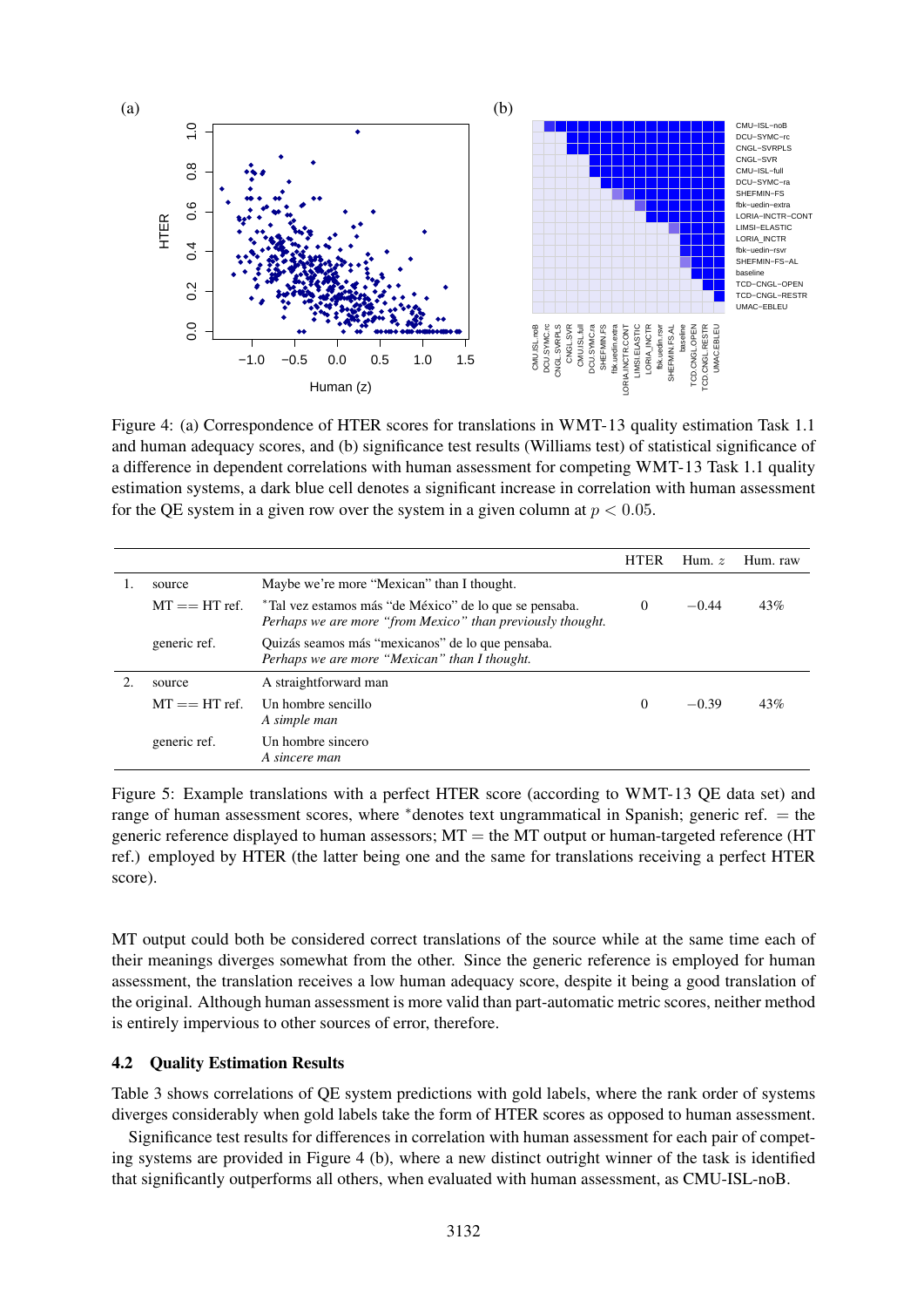|                         |                  | Human Assessment |                  | <b>HTER</b> |       |            |  |
|-------------------------|------------------|------------------|------------------|-------------|-------|------------|--|
| <b>QE</b> System        | $\boldsymbol{r}$ | Rank $(r)$       | $\boldsymbol{r}$ | Rank $(r)$  | MAE   | Rank (MAE) |  |
| CMU-ISL-noB             | 0.571            |                  | 0.516            | 5           | 0.138 | 7          |  |
| DCU-SYMC-rc             | 0.557            | 2                | 0.595            |             | 0.135 | 5          |  |
| <b>CNGL-SVRPLS</b>      | 0.553            | 3                | 0.560            | 4           | 0.133 | 3          |  |
| <b>CNGL-SVR</b>         | 0.536            | 4                | 0.508            | 6           | 0.138 | 7          |  |
| CMU-ISL-full            | 0.532            | 5                | 0.494            | 7           | 0.152 | 15         |  |
| DCU-SYMC-ra             | 0.510            | 6                | 0.572            | 3           | 0.135 | 5          |  |
| <b>SHEFMIN-FS</b>       | 0.489            | 7                | 0.575            | 2           | 0.124 |            |  |
| fbk-uedin-extra         | 0.475            | 8                | 0.483            | 8           | 0.144 | 9          |  |
| <b>LORIA-INCTR-CONT</b> | 0.470            | 9                | 0.474            | 10          | 0.148 | 11         |  |
| LIMSI-ELASTIC           | 0.459            | 10               | 0.475            | 9           | 0.133 | 3          |  |
| <b>LORIA INCTR</b>      | 0.452            | 11               | 0.461            | 13          | 0.148 | 11         |  |
| fbk-uedin-rsvr          | 0.447            | 12               | 0.464            | 12          | 0.145 | 10         |  |
| <b>SHEFMIN-FS-AL</b>    | 0.444            | 13               | 0.474            | 10          | 0.130 | 2          |  |
| baseline                | 0.430            | 14               | 0.451            | 14          | 0.148 | 11         |  |
| <b>TCD-CNGL-OPEN</b>    | 0.278            | 15               | 0.329            | 15          | 0.148 | 11         |  |
| TCD-CNGL-RESTR          | 0.227            | 16               | 0.291            | 16          | 0.152 | 15         |  |
| <b>UMAC-EBLEU</b>       | 0.017            | 17               | 0.113            | 17          | 0.170 | 17         |  |

Table 3: Pearson correlation of QE system predictions with HTER scores and correlation of system predictions with DA human adequacy scores for WMT-13 QE Task 1.1

The divergence in system rankings between evaluation of systems with HTER compared to DA indicates that even in the case that HTER correlates with human assessment to a relatively strong degree, 0.678, HTER is not a sufficient stand-in for human assessment. We subsequently recommend, where possible, employment of DA human assessment for evaluation of quality estimation systems, as it provides a valid human assessment without an automatic component, and has been shown to produce replicable sentence-level human assessment scores for translations (Graham et al., 2015).

## 5 Conclusion

Concerns were raised about the reliability of conclusions drawn in past experiments about HTER's superiority to other human-targeted metric formulations, and issues with respect to human post-editor coaching were highlighted as a source of bias, in addition to limited experiment settings. Subsequently, this motivated our re-evaluation of HTER extending to include a large number of systems across nine different language pairs. Results of our re-evaluation of HTER and several other possible metrics, including HBLEU, reveal significantly stronger correlations with human assessment for HBLEU compared to those achieved by HTER for two language pairs and no significant difference present in all other cases.

Further results showed correlations achieved by HTER may vary considerably across language pairs and in some cases are too low to provide a valid substitute for human assessment. As a test-case we replicated a previous quality estimation shared task and even when HTER scores correlate with human assessment at 0.678, they do not provide a valid human assessment substitute, with system rankings diverging considerably when DA human assessment is employed. We recommend DA human assessment for future evaluation of quality estimation.

## Acknowledgments

We wish to thank Antonio Toral, Joachim Wagner and the anonymous reviewers for their feedback. This project has received funding from the European Union Horizon 2020 research and innovation programme under grant agreement 645452 (QT21) and the ADAPT Centre for Digital Content Technology (www. adaptcentre.ie ) at Dublin City University funded under the SFI Research Centres Programme (Grant 13/RC/2106) co-funded under the European Regional Development Fund.